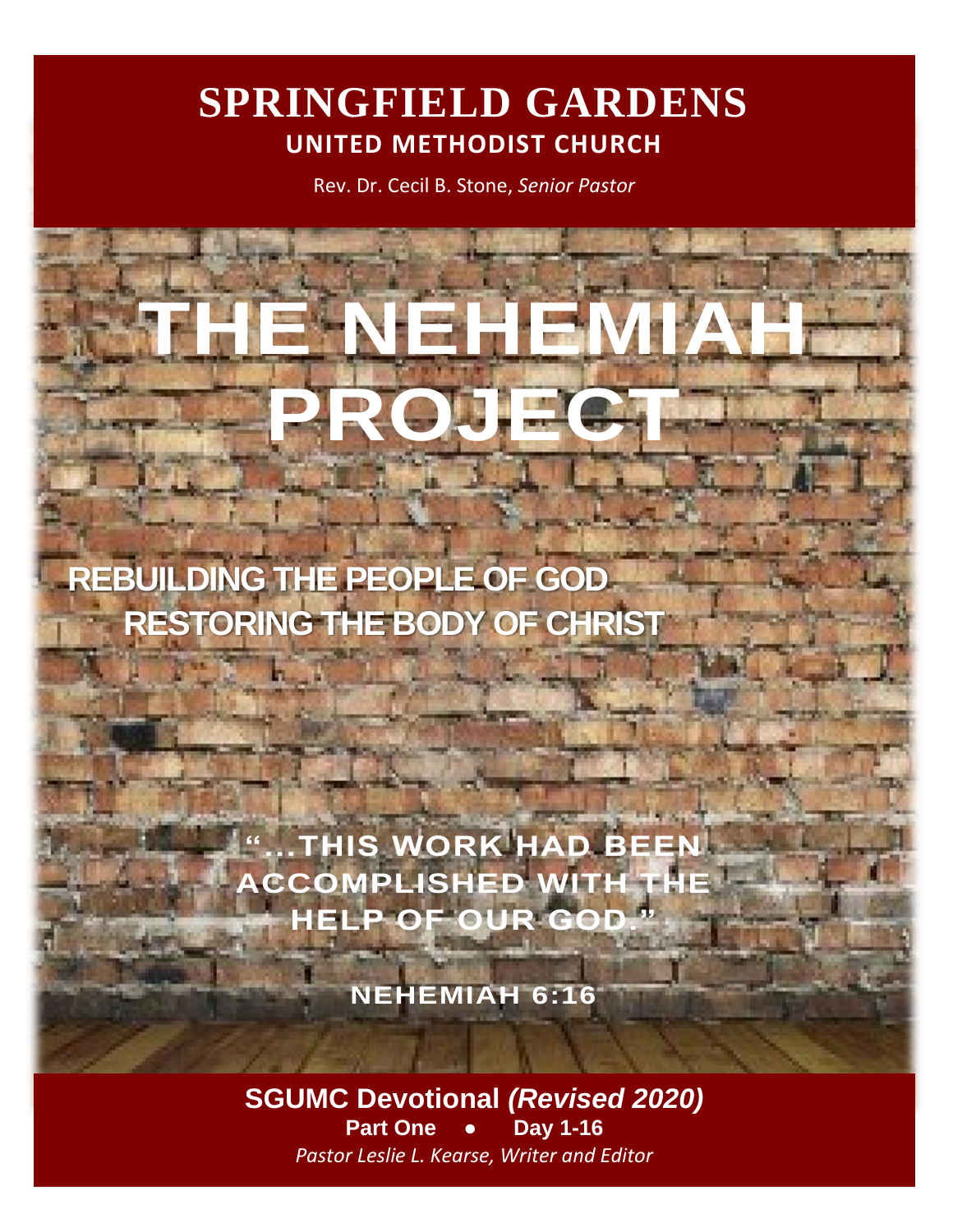### Nehemiah 1:1-2

*<sup>1</sup> The words of Nehemiah son of Hacaliah. In the month of Chislev, in the twentieth year, while I was in Susa the capital, <sup>2</sup> one of my brothers, Hanani, came with certain men from Judah; and I asked them about the Jews that survived, those who had escaped the captivity, and about Jerusalem.* 

#### **Where Your Heart Is**

Nehemiah spots his brother Hanani and his traveling companions as they return from Judah. Although Nehemiah is glad to see his brother for whom he undoubtedly holds great affection, Nehemiah's questions quickly reveal what is heaviest on his mind and uttermost in his heart. In a word, it's JERUSALEM.

Nehemiah was a devout Jew numbered among those who had been taken or born into Babylonian captivity. And, while he may have enjoyed certain benefits because of the position he occupied, his heart was not in the Persian capital of Susa where he lived and worked. Instead, his primary concern was where his thoughts often settled. Everything that mattered most centered on his place of origin, the home of his ancestors, the community and people with whom he had kinship and shared his faith. His heart resided in Jerusalem amidst the city and with her people. And, his ultimate concern was for that nation's welfare.

In this season of your life, where is your heart? What is it or who is it that has captured your attention? What issues concern you most, consume your thoughts and are the driving force behind virtually everything you do? I strongly encourage you to search out the answers to these questions: for there is where you will likely discover your heart. You may also discover that this is where the Lord is inviting you to direct your attention during this season.

- 1. Pray for clarity and discernment regarding the things that are uttermost on your heart. Whatever is your primary concern (i.e. family and friends, your church family, growing in your faith, finances, finding freedom, physical health and wellbeing) may be the area of your life where God is directing your attention.
- 2. Where are you being led or which of these areas will you choose as your point of focus over the course of the coming weeks?

| <b>Family</b><br>& Friends | <b>Fellowship</b> | Faith | <b>Finance</b> | <b>Freedom</b> | <b>Physical</b><br><b>Health</b> |
|----------------------------|-------------------|-------|----------------|----------------|----------------------------------|
|                            |                   |       |                |                |                                  |

# *Let Us Pray*

Lord God, you know all, and you care about every aspect of our being. Guide us in the way you would have us to go and what it is you would have us to do. Grant us discernment so that we may know your will and walk in your ways.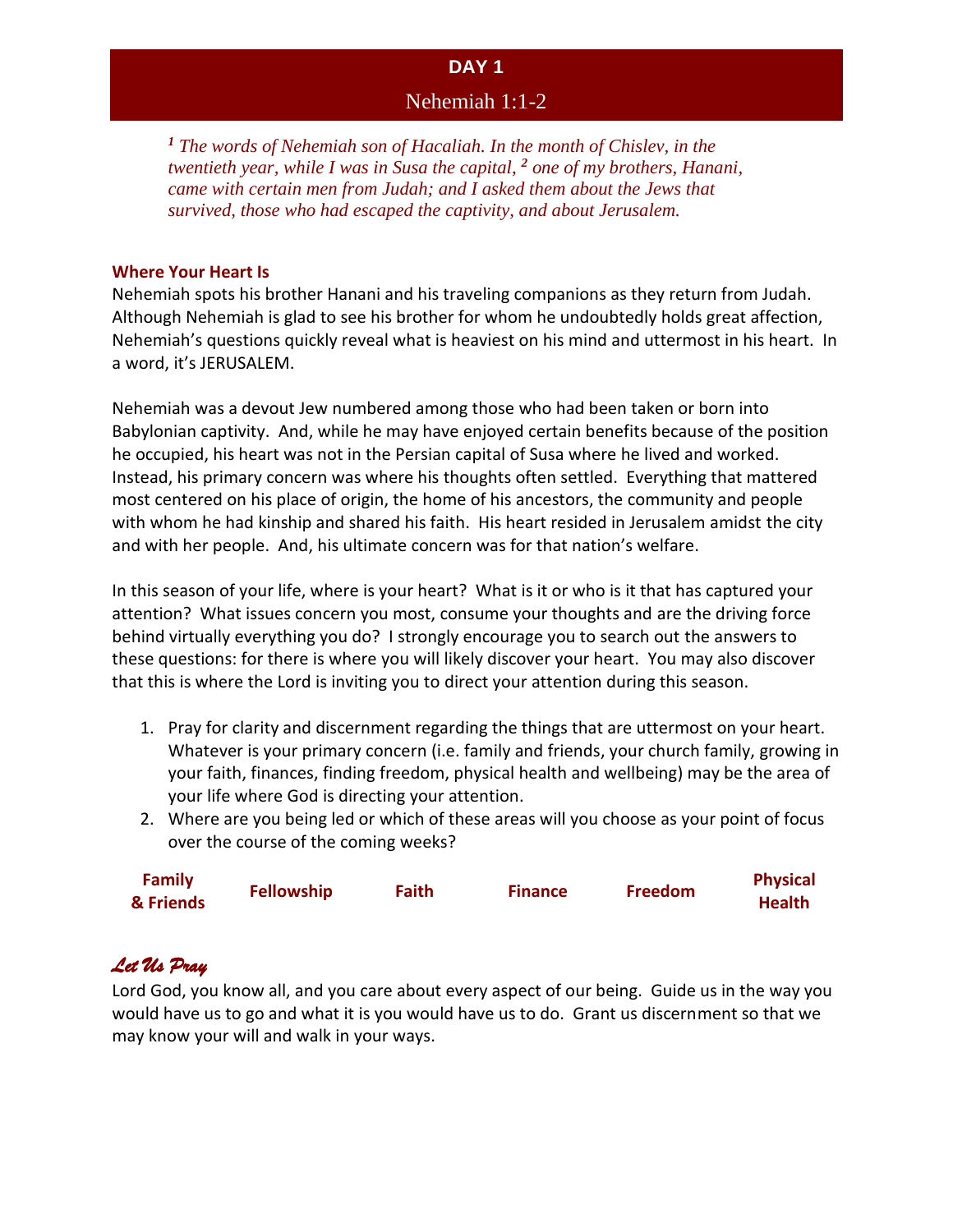### Nehemiah 1:3

*<sup>3</sup> They replied, "The survivors there in the province who escaped captivity are in great trouble and shame; the wall of Jerusalem is broken down, and its gates have been destroyed by fire."*

#### **When Things Fall Apart**

What do you do when you discover that things in your world are falling or have already fallen apart? What do you say when the things you value and depend on fall into a state of disrepair and dysfunction? When your house feels like anything but a home, finances are a mess, relationships are rocky, or your body begins to war against you, revolt against you, what do you do? "Lord, the news is unbearable. Everything is out of kilter. How are we to handle this?"

I suspect that Nehemiah's heart and mind were overwhelmed with sadness and foreboding as he listened to the report from his brother Hanani about the failing condition of the people and city of Jerusalem. The relative few that remained in the city after several thousand had been carted off to Babylon, where impoverished. The city, like the people, was broken.

As a community, a church, as families and individuals, we all know something about loss and brokenness. And, although there may be aspects of our lives that are in a fallen state, in a broken state, this does not mean we are to leave things where they are and as they are. Just as Hanani's report alerted Nehemiah to the troubles plaguing Jerusalem's people and land, the Lord has and or will alert us to the trouble laden areas in our lives. "Why," you may ask? It's simple. God wants to do something about our broken, fallen situations. And, what's more, the Lord desires to work through us and with us to do it.

- 1. In what areas of your life has or is the Lord revealing to you that there is brokenness?
- 2. What, if anything, do you sense that the Lord is calling you to do about it?
- 3. Where are you being called or where have you chosen to begin praying and working at this time?

| <b>Family</b> |                   |              |                |                | <b>Physical</b> |
|---------------|-------------------|--------------|----------------|----------------|-----------------|
| & Friends     | <b>Fellowship</b> | <b>Faith</b> | <b>Finance</b> | <b>Freedom</b> | <b>Health</b>   |

# *Let Us Pray*

Lord God, as you increase our awareness and open our hearts to the issues and problems you are calling us to face, please do not allow us to be overwhelmed. Help us to draw direction and courage from you so that we may honor you by doing your will.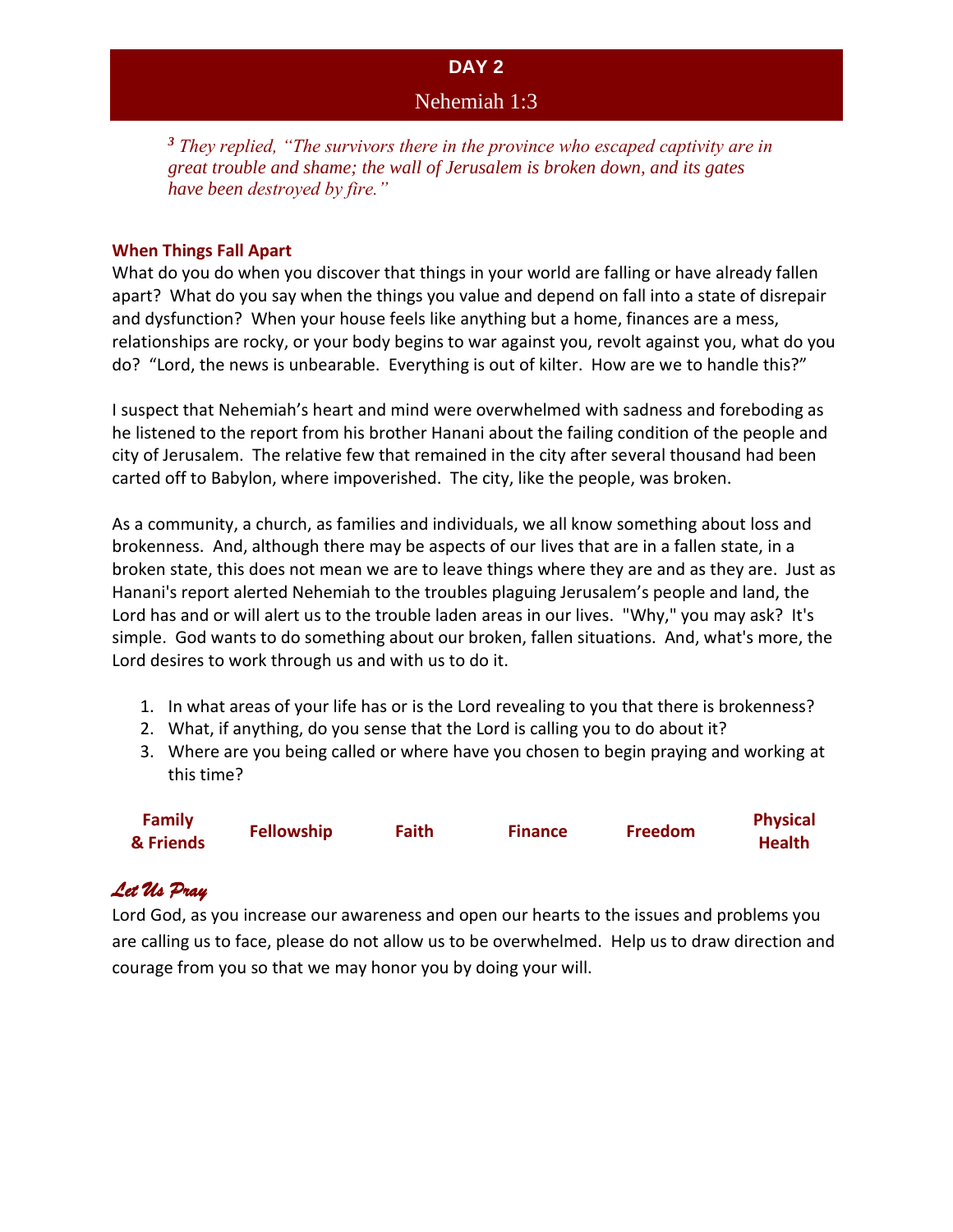Nehemiah 1:4

*<sup>4</sup> When I heard these words I sat down and wept, and mourned for days, fasting and praying before the God of heaven.*

#### **Stop, Drop and Pray!**

In life, there are times when the weight of our circumstances, the painful news concerning our loved ones, or the unfolding of horrific events before our very eyes can cause us to weep. Too often, when we are thrown into situations or bad news is dropped on us we all too quickly assume that there is nothing we can do. With our minds racing we try to make sense out of what has happened, is happening or what will be. Heart struck with great sadness and intense feelings of disempowerment; we drop to our knees.

Like us, it appears that Nehemiah has been brought to his knees by the grim news of Jerusalem's fallen and failing condition. For many days, he cried and mourned for his people. And, for days on end he refrained from eating. As Nehemiah wept, mourned and fasted he not only considered the pain and suffering of his people, but he gave consideration to the God of his people. Nehemiah prayed to the Lord, God of heaven.

While being bent over may be viewed as a sign of weakness by some, our bent knees are frequently received by God as a sign of our availability to be empowered and used by the Lord. Rather than allowing prayer to be a decision of last resort, *Let Us* make it both our primary and default position for all our concerns. In good times as well as bad, *Let Us* always remember to STOP, DROP AND PRAY!

- 1. What has and is the Lord revealing to you about what should be your main area of focus in this season?
- 2. What part has prayer played in clarifying where you are to place your attention?
- 3. What part has prayer played in you discovering what you are to do?

| <b>Family</b> | <b>Fellowship</b> | <b>Faith</b> | <b>Finance</b> | <b>Freedom</b> | <b>Physical</b> |
|---------------|-------------------|--------------|----------------|----------------|-----------------|
| & Friends     |                   |              |                |                | <b>Health</b>   |

# *Let Us Pray*

Lord God, we thank you for the gift of prayer. There is not a single moment when and where we cannot connect with you. Lord, as you continue to bless our understanding, grant us the power and courage to do all things in accordance with your will.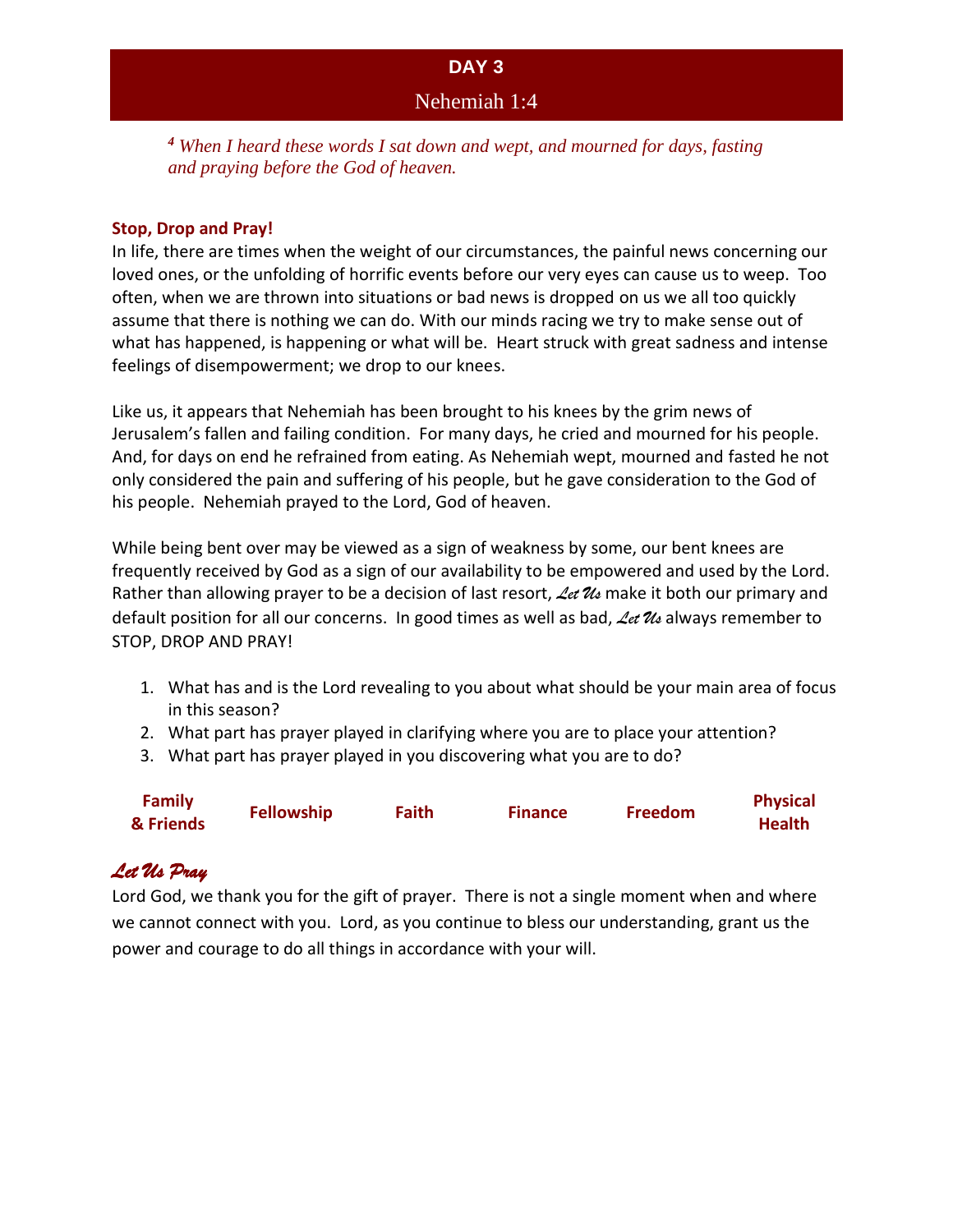*5 I said, "O Lord God of heaven, the great and awesome God who keeps covenant and steadfast love with those who love him and keep his commandments;*

#### **Remember This When You Pray** *(Part 1)*

As children of God and believers in Christ, we know that we are called to pray. The fact that we are called to do so doesn't mean that we feel as though we are good at it. And, although we engage in prayer, whether in private or public, it doesn't mean that we are confident that we are praying properly or that our prayers will be effective. In truth, we wonder about a great deal when it comes to prayer.

Nehemiah prays. And, while there is no way we can be assured that he had total confidence in what he prayed, we can surmise that he had complete faith in the one to whom he prayed. We can also detect that this faith was based on who he had discovered the God of his prayers to be. Not only is his God "Lord of heaven" who is "great and awesome," but a loving God who is a covenant keeper.

There are some important lessons we can learn from the first few words of Nehemiah's prayer. When we pray, Let  $\mathcal{U}_s$  remember how great and awesome God is. Let  $\mathcal{U}_s$  remember that our God is a covenant keeper, a promise keeper. We need to know that the words of God are never empty but are filled with the power to bring about anything the Lord wills to be. Why is this so? It is because God created all things and has command over all. Why should we be confident in the God of our prayers? It is because God's love for us is reflected in the fact that the Lord does answer prayer. For God is faithful.

- 1. What encouragement or assurance have you gained as it pertains to prayer?
- 2. What assurance have you gained with regard to God answering your prayers?
- 3. How will you put the encouragement and assurance you have gained to work (use)?
- 4. Continue to lift your concerns to the Lord in prayer.

| <b>Family</b> | <b>Fellowship</b> | <b>Faith</b> | <b>Finance</b> | <b>Freedom</b> | <b>Physical</b> |
|---------------|-------------------|--------------|----------------|----------------|-----------------|
| & Friends     |                   |              |                |                | <b>Health</b>   |

# *Let Us Pray*

Lord God, we thank you for the understanding you give us and the deeper connections you permit us to make through prayer. Help us to remember that our confidence need only rest on and in you Lord, to will and do your good pleasure.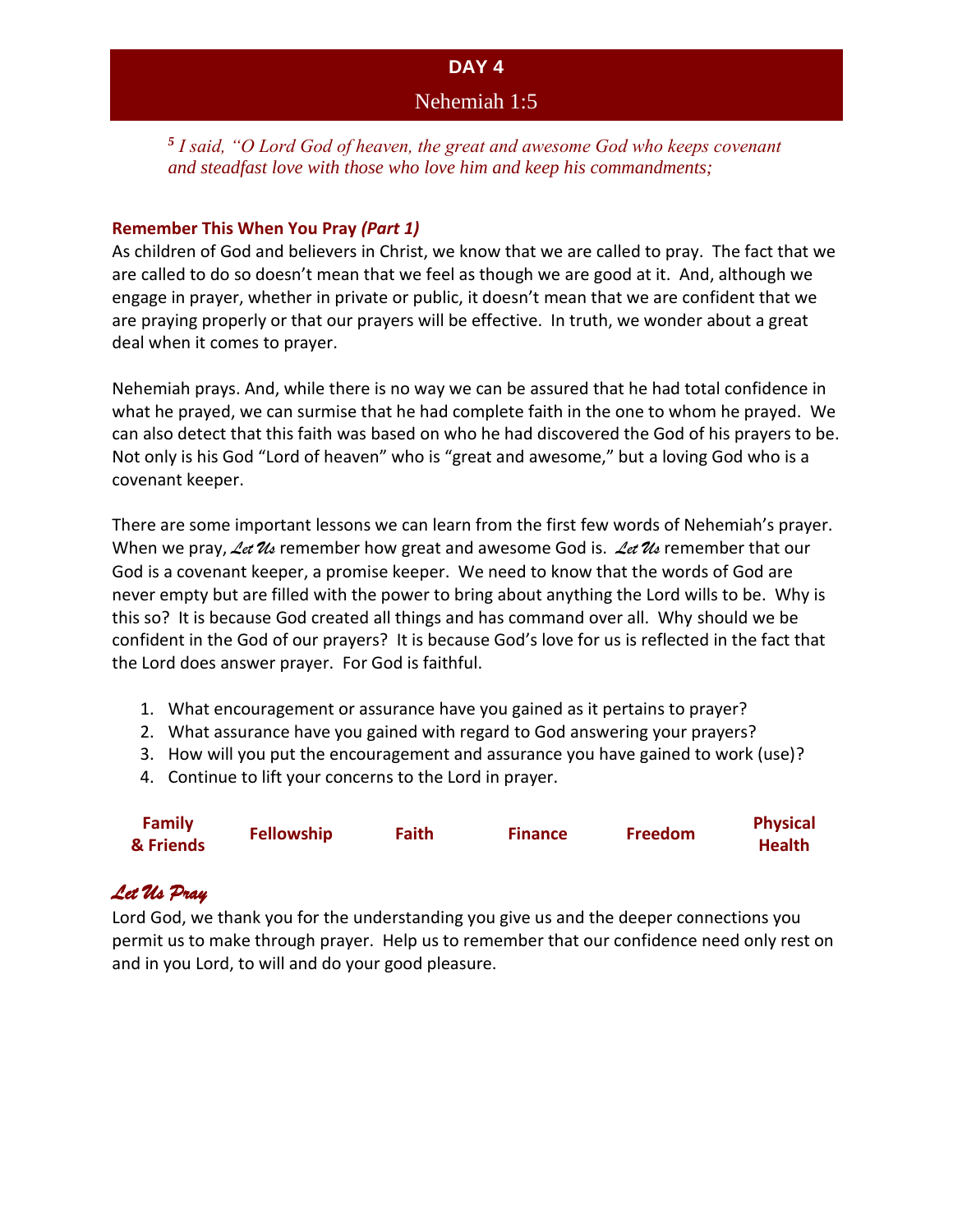### Nehemiah 1:6-7

*6 let your ear be attentive and your eyes open to hear the prayer of your servant that I now pray before you day and night for your servants, the people of Israel, confessing the sins of the people of Israel, which we have sinned against you. Both I and my family have sinned. <sup>7</sup> We have offended you deeply, failing to keep the commandments, the statutes, and the ordinances that you commanded your servant Moses.* 

#### **Remember This When You Pray** *(Part 2)*

When we pray, we need to remember to confess our sins and come clean with God.

In reading Nehemiah's prayer, I am reminded of the acronym for prayer **A.C.T.S**. - **ADORATION**, **CONFESSION**, **THANKSGIVING**, and **SUPPLICATION**. In v.5 he engages in adoration; expressing appreciation to God for who God is. Here, in vv.6-7, Nehemiah engages in confession. He comes clean with God about the sins that he, his family and the nation of Israel have committed against God through their defiance of the Lord's holy law.

Like Nehemiah, we need to confess our sins. We need to place all of our cards on the table and confess our wrongdoing. Despite how we may feel or what we may think, confession is not a burden. It is, in fact, a great gift from God. Confession helps make it possible for us to come clean with God so that we can draw near to God. It's not as if God doesn't know all about us, but it pleases God when we are honest with the Lord and with ourselves. Think of making confession to God like the "kid and the cookie jar" scenario. Although the parents clearly see their child covered in chocolate and crumbs from the recent cookie caper, the parents still want to hear the words, "Mom and Dad, I did it." Why? It is because the truth helps build relationships. When we go to God confessing "I DID IT!" we open ourselves to God's blessings of forgiveness and restoration.

- 1. What sins, wrongs, or misdeeds have you yet to confess to God and to yourself?
- 2. What denials have you made that directly connect to the specific area of your life you are seeking to rebuild and restore during this season?
- 3. What blessings and promises are you asking the Lord to open up and restore to you?

| <b>Family</b><br>& Friends | <b>Fellowship</b> | Faith | <b>Finance</b> | <b>Freedom</b> | <b>Physical</b><br><b>Health</b> |
|----------------------------|-------------------|-------|----------------|----------------|----------------------------------|
|                            |                   |       |                |                |                                  |

### *Let Us Pray*

Lord God, you know me better than I know myself. I have sinned against you in thought, word, deed and my failure to act as you have directed me. Lord God, please forgive me and restore my soul. And, grant me the blessing of walking in loving relationship with you.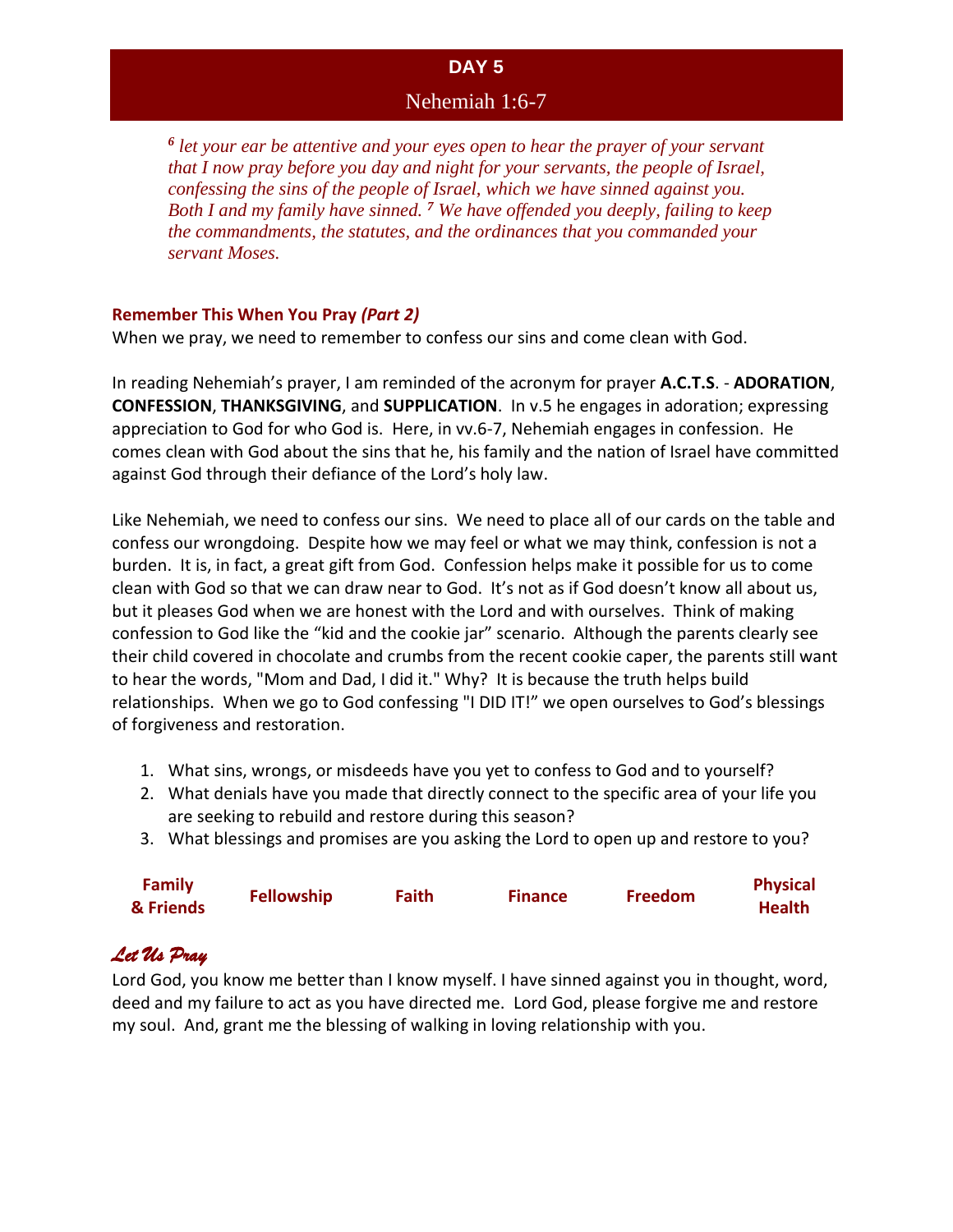#### Nehemiah 1:8-10

*<sup>8</sup> Remember the word that you commanded your servant Moses, 'If you are unfaithful, I will scatter you among the peoples; <sup>9</sup> but if you return to me and keep my commandments and do them, though your outcasts are under the farthest skies, I will gather them from there and bring them to the place at which I have chosen to establish my name.' <sup>10</sup> They are your servants and your people, whom you redeemed by your great power and your strong hand.*

#### **Conditional Blessings, Unconditional Grace**

As Nehemiah continues praying to God, he recalls and rehearses God's promise to Israel. The Lord promises, *'If you are unfaithful, I will scatter you among the peoples; <sup>9</sup> but if you return to me and keep my commandments… I will gather them from there and bring them…[home].* God is all loving. God is also righteous and just. While the Lord loves us unconditionally, God's justice is measured out in accordance with what God has promised in the word. God will not ignore our sins even if it means denying us the blessings the Lord most desires to give.

When experiencing God's correction and chastisement, we undoubtedly have asked, "Where's the love?" "How can a loving God allow this to happen to me?" In times when I've been on the receiving end of God's correction, I admit that I found it difficult to "see the love" in it. But, true love calls for correction. It sometimes requires withholding temporary and temporal pleasures for long-term and eternal blessings. God's blessings for Israel were greater than the sin in which they were entrenched resulting in their captivity. Their captivity was the Lord's chastisement used to correct and redirect them. God's hope was that Israel would again return to the Lord and the life intended for them. Saints, what God has for us is greater than the sin that sometimes entangles us, robs us, and causes our brokenness. If we want to realize the fullness of God's blessings, we must be faithful to our Lord. And know this, for anyone who questions whether the Lord's grace is unconditional; realize that we experience it every moment of our lives. Whether we are in right relationship with God or not, the Lord continues to watch and wait for the moment when each of us will return to Him and keep his ways. THEN…the Lord will gather us to himself and bring us home.

- 1. What blessings are you seeking that the Lord has revealed are tied to conditions?
- 2. What are you doing in order to meet the conditions that the Lord has set?
- 3. Have you sought help to align yourself with what the Lord requires of you? If not, why not?

| <b>Family</b> | <b>Fellowship</b> | Faith | <b>Finance</b> | <b>Freedom</b> | <b>Physical</b> |
|---------------|-------------------|-------|----------------|----------------|-----------------|
| & Friends     |                   |       |                |                | <b>Health</b>   |

# *Let Us Pray*

Lord God, you are loving, righteous and just. Our faith and hope are in You. Help us keep your word in our hearts and to walk in your ways. When we turn away, redirect us. Restore us to relationship with You and guide us home.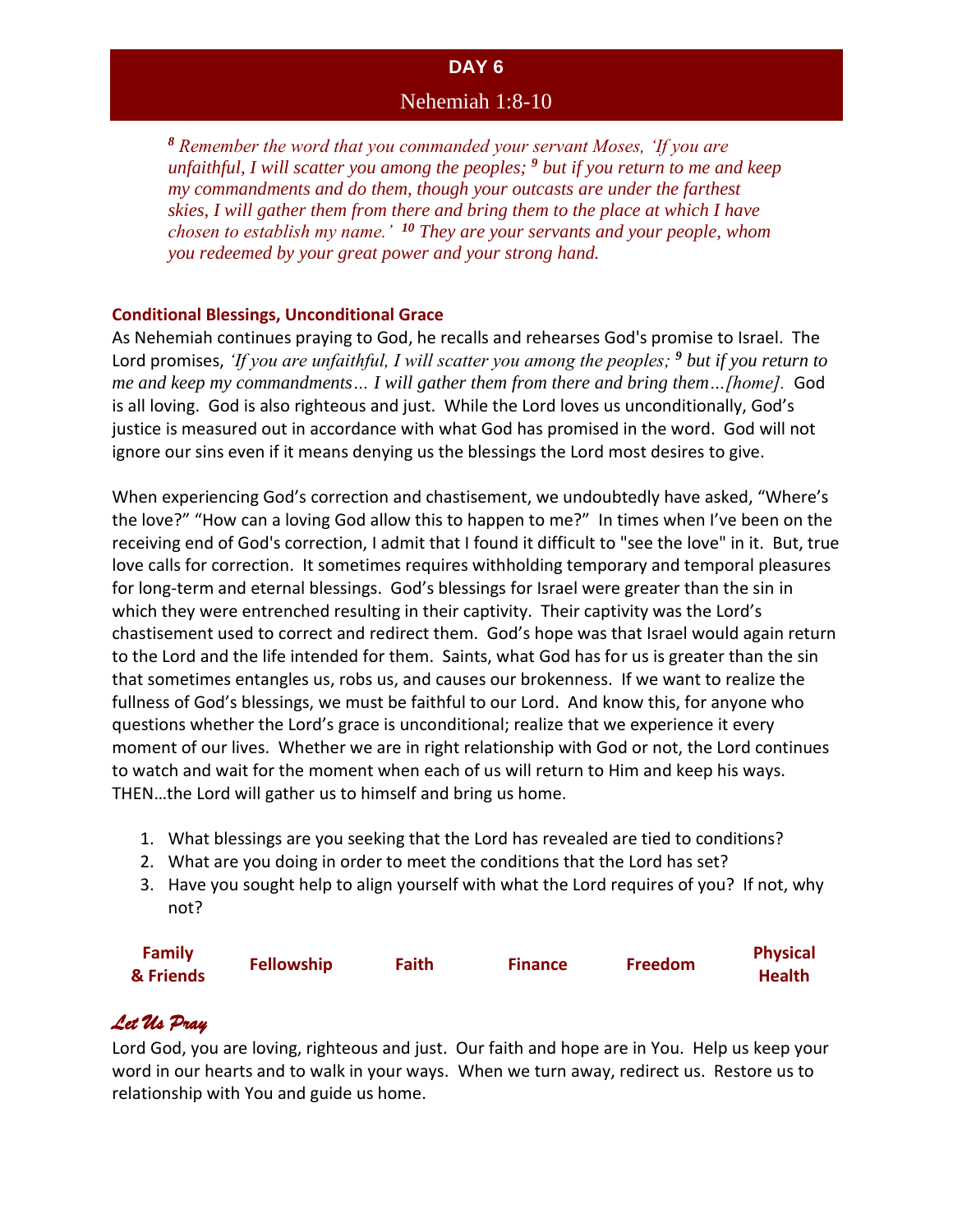### Nehemiah 1:11

*<sup>11</sup> O Lord, let your ear be attentive to the prayer of your servant, and to the prayer of your servants who delight in revering your name. Give success to your servant today, and grant him mercy in the sight of this man!" At the time, I was cupbearer to the king.*

#### **"P" IS FOR POSITION**

Remember the acronym A.C.T.S.? Well, before Nehemiah concludes his prayer, he engages in the "S" of A.C.T.S., supplication. He makes an appeal petitioning God on his behalf and on behalf of those *"servants who delight in revering [the Lord's] name."* Nehemiah is acutely aware of his need for the Lord. He recognizes that although Israel was held captive by man, their bonds were ultimately created and held by God. Thus, any hope for deliverance could only be brought about by the Lord. Acknowledging who God is while at the same time recognizing the limits of his own position and predicament, Nehemiah asks God to show him favor expressed through the Persian king that was his captor. He prayed, *"Give success to your servant today, and grant him mercy in the sight of this man!"*

Many times, we fail to see our positions for what they are. We may think too highly of ourselves because of where we are. We may have a sense of inferiority because of a less than desirable position we hold. Or, we may see our positions as providing us with just enough to make it, just enough to survive, but offering little or nothing we could use to help anyone else. If, however, we could see ourselves, our possessions, and our positions through God's eyes, our perspective concerning the possible would undoubtedly be quite different. So often our thoughts about what we can do are limited by what we have seen. Our positions may indeed afford us the opportunities to not only make a life for ourselves, but to make a difference in the lives of others. Nehemiah's prayers made him available and open to God. He essentially prayed, "Lord God, here I am. Use me. Grant me favor and success to accomplish your works."

- 1. When was the last time you prayed to God for the needs of another?
- 2. When was the last time you prayed to the Lord asking to be used by God for God's own glory and the good of God's people?
- 3. Pray to God concerning your devotional focus and on behalf of those who will be touched and impacted by the work you are asking the Lord to do in your life.

| <b>Family</b> | <b>Fellowship</b> | Faith | <b>Finance</b> | <b>Freedom</b> | <b>Physical</b> |
|---------------|-------------------|-------|----------------|----------------|-----------------|
| & Friends     |                   |       |                |                | <b>Health</b>   |

# *Let Us Pray*

Lord God, there is nothing great or small that we can do without you. We pray that you would continue to make us receptive to following your will. Make us see the opportunities you have and will set before us so that we may do your will and not waste what you have and shall provide for us. Amen!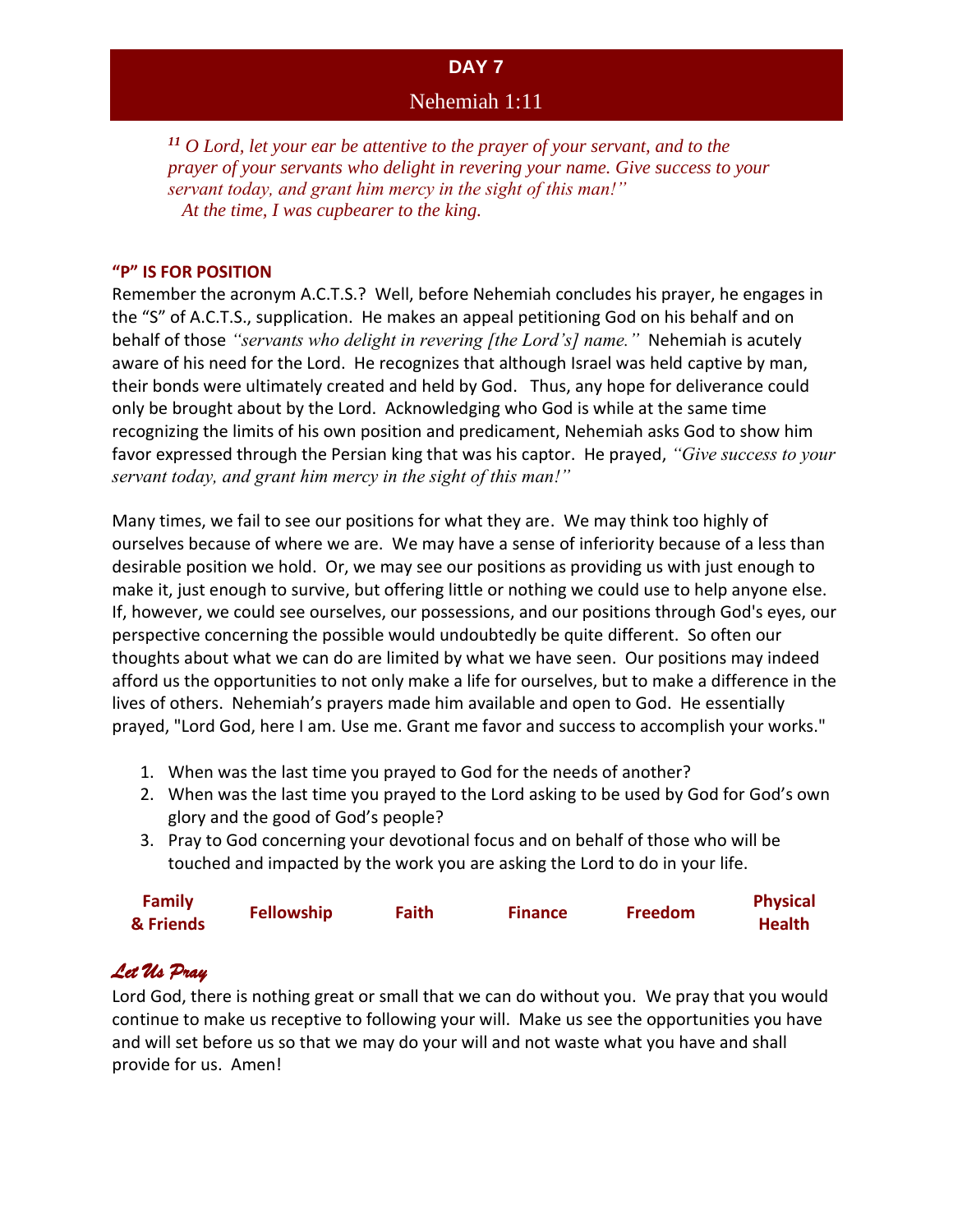### Nehemiah 2:1-3

*1 In the month of Nisan, in the twentieth year of King Artaxerxes, when wine was served him, I carried the wine and gave it to the king. Now, I had never been sad in his presence before. <sup>2</sup> So the king said to me, "Why is your face sad, since you are not sick? This can only be sadness of the heart." Then I was very much afraid. 3 I said to the king, "May the king live forever! Why should my face not be sad, when the city, the place of my ancestors' graves, lies waste, and its gates have been destroyed by fire?"* 

#### **"O" IS FOR OPPORTUNITY**

After several months of praying and fasting, Nehemiah is in the presence of King Artaxerxes. While carrying out his duties as cupbearer, the king sees a difference in his servant's continence. Nehemiah's affect is heavy and noticeably burdened. Out of curiosity or perhaps even genuine concern, the king addresses Nehemiah to discover what is weighing on his heart and mind. Unnerved by the king's awareness of his sadness, Nehemiah collects himself, gives honor to the king and seizes the opportunity to make the plight of Jerusalem known.

Nehemiah's faithfulness and effectiveness in service was so noteworthy that the one occasion when his heart was heavily burdened, caught the king's attention causing him to be concerned. Did Nehemiah intend to expose his heartache to the king? No one knows. We do know that God turned the occasion into an opportunity. Nehemiah gained an audience with the king. Ask yourself, "What kind of attention does my service draw?" "How is my service and work ethic viewed by my coworkers and superiors?" "Does my behavior and service act as an impediment or incentive to others in terms of their willingness to support the work I'm called to do?"

As faithful servants of God, we are not called to be opportunistic. We are, however, responsible for seeing and making the most of every opportunity the Lord sets before us. *Let Us* not simply play our positions according to established norms. Instead, *Let Us* "pray" our positions. In other words, as we search for that ideal job, that posh new pad or as we compile our list of what Mr. or Mrs. Right must bring to the table, *Let Us* pray. *Let Us* discern God's will, recognizing the opportunities the Lord sends our way, and wait in faith for the Lord's deliverance.

- 1. How is your service? How is your work ethic?
- 2. Does your service motivate those around you to serve or to disregard the needs of others?

| <b>Family</b><br>& Friends | <b>Fellowship</b> | <b>Faith</b> | <b>Finance</b> | <b>Freedom</b> | <b>Physical</b><br><b>Health</b> |
|----------------------------|-------------------|--------------|----------------|----------------|----------------------------------|
|                            |                   |              |                |                |                                  |

# *Let Us Pray*

Lord God, you are the One who provides for all our needs. You even meet the needs we have for discovering and fulfilling our life's purpose. Help us respond humbly and faithfully to every opportunity you set before us. May you forever be glorified, and may your will be done. Amen!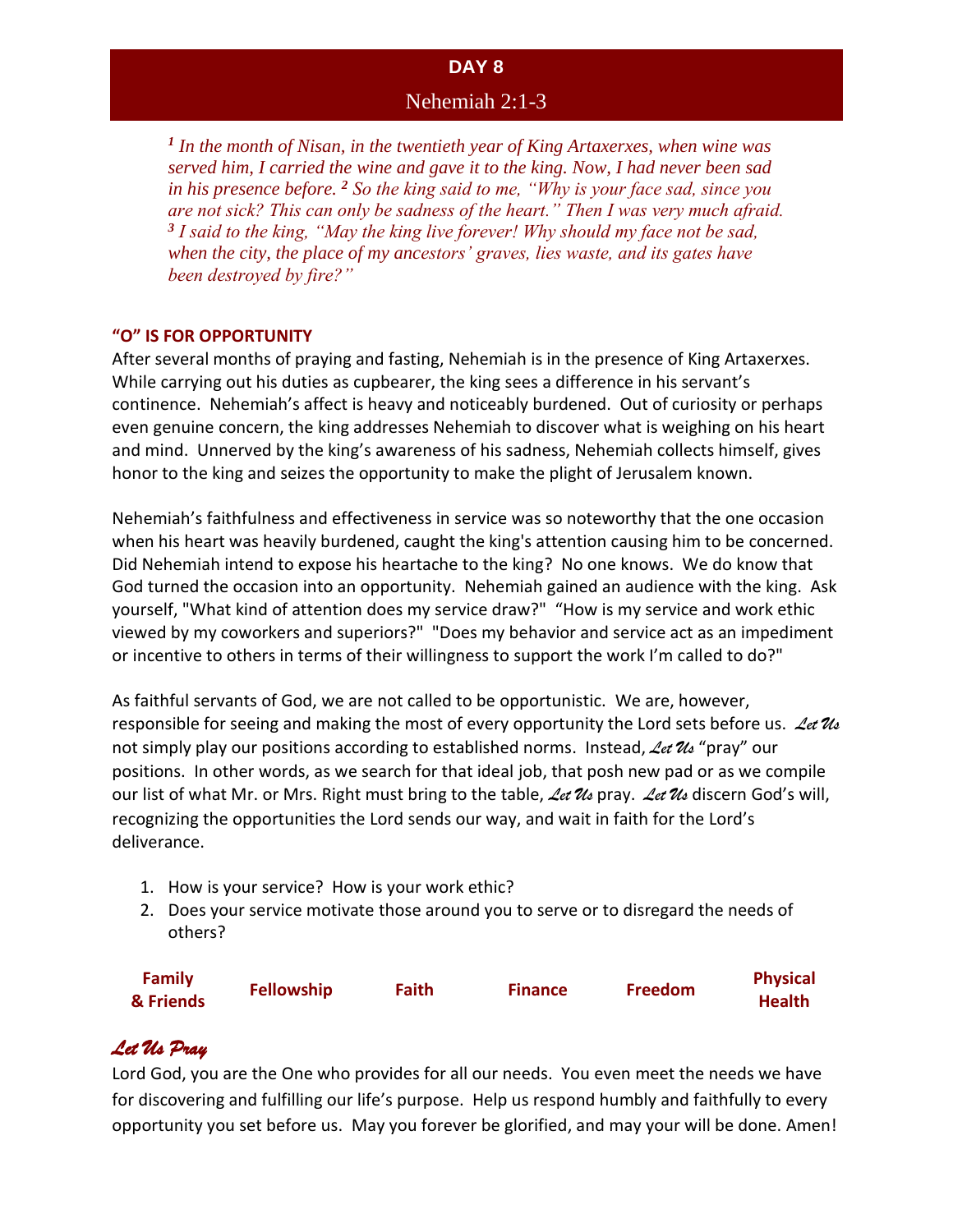### Nehemiah 2:4-6

*<sup>4</sup> Then the king said to me, "What do you request?" So I prayed to the God of heaven. <sup>5</sup> Then I said to the king, "If it pleases the king, and if your servant has found favor with you, I ask that you send me to Judah, to the city of my ancestors' graves, so that I may rebuild it." <sup>6</sup> The king said to me (the queen also was sitting beside him), "How long will you be gone, and when will you return?" So it pleased the king to send me, and I set him a date.*

#### **A TIME TO PRAY**

Nehemiah's plea to King Artaxerxes prompted the king to inquire more deeply into the problems plaguing Jerusalem. Moved with concern, the king asks Nehemiah, *"What do you request?"* Recognizing this moment as one for which he had been praying, Nehemiah pauses and prays to the Lord God once again before sharing his request with the king.

What do you think would happen if you and I developed the habit of praying before answering? How much do you think our lives and circumstances would change and improve if we practiced praying to God for His will before proclaiming our plans before the world? More times than I care to count, I have found myself regretting decisions I have made and commitments into which I have entered. My regrets have little to do with the requests. Far more often than not, the situations confronting me were valid, and the needs expressed were real. My regrets came because of the response I frequently had to give to three simple questions in times of reflection:

"Did you take the time to pray?" *No*. "Is what you're doing what God wants?" *Ummmm, I don't know.* "What if God had another plan I mind?" *Oh… hmmm.* 

My not consulting God was bad enough, but the possibility of doing things that were contrary to the Lord's will could have been harmful to everyone concerned despite my good intentions.

When we rush into situations led by our emotions or what we see and think, we can miss the mark God has established. But, when our deeds are preceded by prayer, we stand a far greater chance of following and fulfilling God's plan and purpose. *Let Us* not merely hope to do what is good, but earnestly seek to do what is of God.

- 1. How much does your prayer life influence how you respond to life's situations?
- 2. How often do you pray before honoring a request or making a commitment?
- 3. Share a time when praying before acting or answering made a notable difference.

| <b>Family</b><br>& Friends | <b>Fellowship</b> | Faith | <b>Finance</b> | <b>Freedom</b> | <b>Physical</b><br><b>Health</b> |
|----------------------------|-------------------|-------|----------------|----------------|----------------------------------|
|                            |                   |       |                |                |                                  |

# *Let Us Pray*

Lord, teach us to pray. Help us to not merely say what is in our hearts and minds, but to listen and discover what you desire. More and more, help us to align our lives with your will. Help me to not only be kind to others, but to live life in such a way that my works bring you glory. AMEN!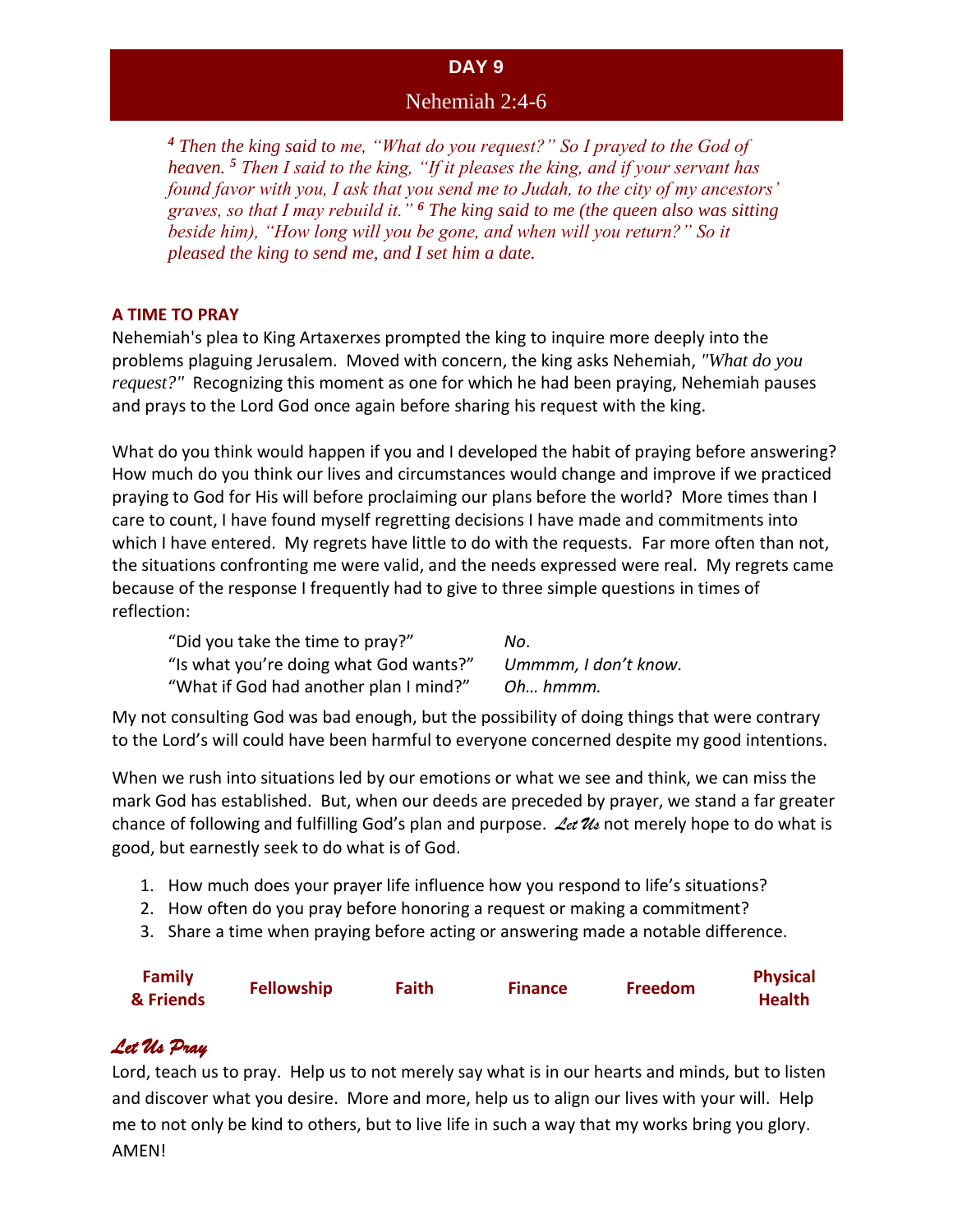### Nehemiah 2:7-8

*<sup>7</sup> Then I said to the king, "If it pleases the king, let letters be given me to the governors of the province Beyond the River, that they may grant me passage until I arrive in Judah; <sup>8</sup> and a letter to Asaph, the keeper of the king's forest, directing him to give me timber to make beams for the gates of the temple fortress, and for the wall of the city, and for the house that I shall occupy." And the king granted me what I asked, for the gracious hand of my God was upon me.*

#### **THE HAND OF PROVISION**

Before Nehemiah set out on the 1,000-mile journey from Susa to Jerusalem, he made sure to include a request for all the resources he envisioned needing in order to accomplish the work of restoring the holy city. He requested letters of safe passage and to be supplied with the timber necessary for rebuilding. But, is what Nehemiah requested truly enough?

The brevity of Nehemiah's supply list has given me cause to pause and question his ability to accomplish the work. After all, what did he really know about Jerusalem? Knowledge of the city's needs had only recently been shared with him by his brother Hanani. Information that was anecdotal at best. He had no knowledge of the scope of work, nor did he have an accounting of the materials required. I imagine more questions than answers surrounded Nehemiah. Did he know how to build the walls that were to be the fortress of the city? Did he have enough resources to begin work? Did he have enough knowhow to get the job done?

While Nehemiah's wisdom may not have been evidenced through the foreknowledge he possessed, it became quite apparent through the faith he showed in the God to whom he prayed. In all things, Nehemiah sought and waited for the Lord's direction. Upon receiving God's word, he acted in faith. Nehemiah acknowledges God above all else as the source of his success and the true supplier of his needs saying, *"And the king granted me what I asked, for the gracious hand of my God was upon me."*

- 1. To what extent have you learned to trust God as the ultimate source of your supply?
- 2. What, if anything, challenges your ability to wholeheartedly trust in God?
- 3. What step of faith is God encouraging you to take regarding your devotional focus?

| <b>Family</b> | <b>Fellowship</b> | Faith | <b>Finance</b> | <b>Freedom</b> | <b>Physical</b> |
|---------------|-------------------|-------|----------------|----------------|-----------------|
| & Friends     |                   |       |                |                | <b>Health</b>   |

# *Let Us Pray*

Lord God, you are faithful and true. You know our every need, and you have never failed to provide for your people. Thank you for your continued presence and provision in my life. Help me to continually trust you as the source of my supply… trust that you will grant me insight. Lord, I pray for wisdom as I step forward in pursuit of the dreams you have placed in my heart and the work you've ordained for my hands in this season. Amen!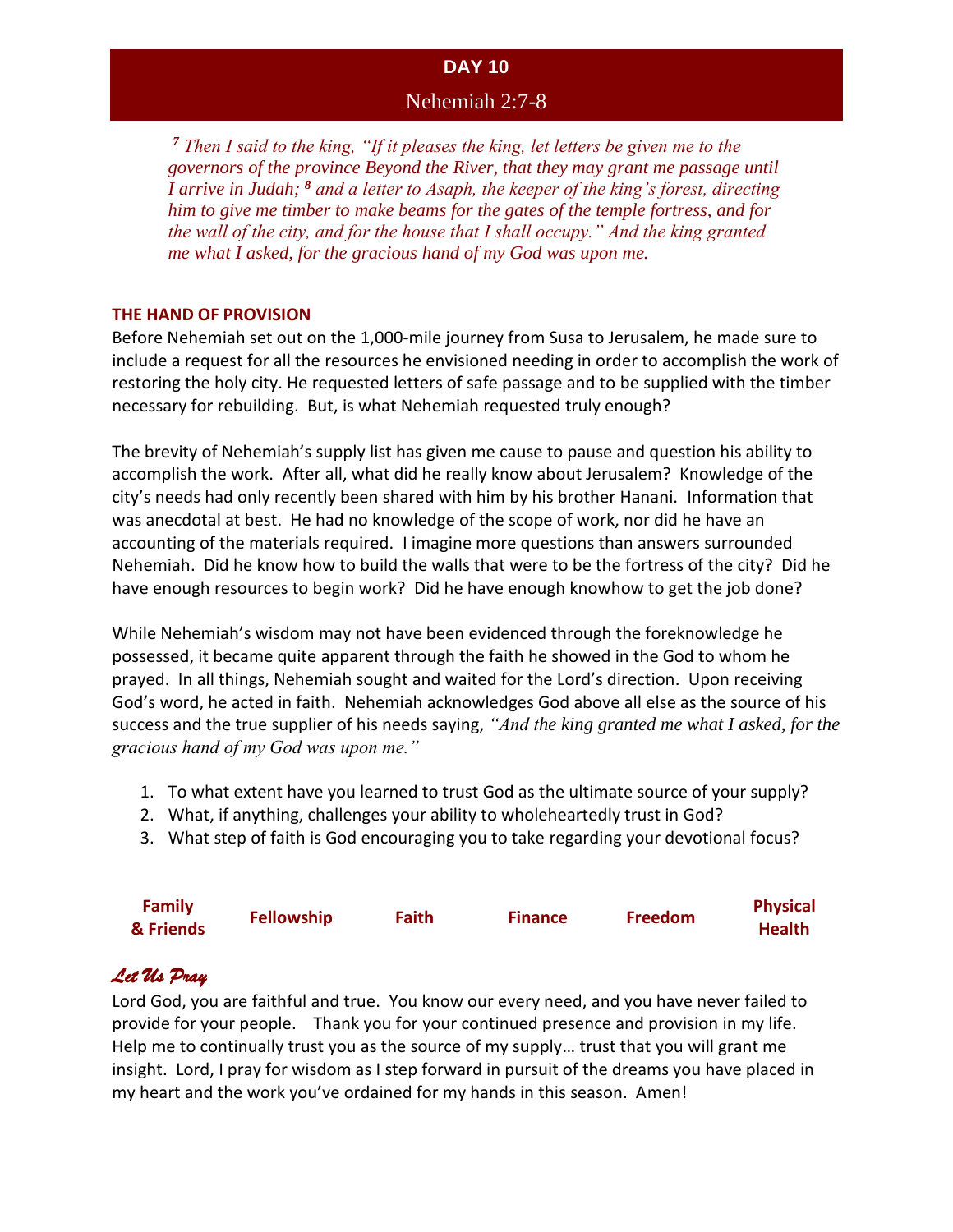### Nehemiah 2:9-10

*<sup>9</sup> Then I came to the governors of the province Beyond the River, and gave them the king's letters. Now the king had sent officers of the army and cavalry with me. <sup>10</sup> When Sanballat the Horonite and Tobiah the Ammonite official heard this, it displeased them greatly that someone had come to seek the welfare of the people of Israel.*

#### **WITH YOU, BUT NOT FOR YOU**

The arrival of Nehemiah in Jerusalem was indeed good news for some, yet bad news for others. Nehemiah's presence was a sign of hope and a future for Jerusalem and its people that, for many, was hard to imagine. As for Sanballat and Tobiah, the local officials in the region, their good fortunes were about to change. Hereto for, they had benefited greatly from their connection to Israel, but had done little or nothing to support Israel's interests as evidenced by Jerusalem's dilapidated and broken state. Nehemiah's presence, sanctioned and authorized by the king, meant that Sanballat's political hold and Tobiah's relational influence would no longer hold complete sway over Jerusalem's affairs. Now, Jerusalem would benefit from one who would use their connection to the king for the common good of the city and the general welfare of all.

I suspect that each of us has experienced times when persons who have been with us were not truly for us. Or, we know of situations where people in positions of power and influence have done little to aid those who they were called to represent or to whom they claim to be connected. The work the Lord has done and continues to do in your life and mine is not intended solely nor primarily for our personal gain. God positions, equips, and empowers you and me so that what we do is for the common good. Nehemiah did not come to Jerusalem for personal gain, but he came seeking the betterment and general welfare of the people and city.

While our focus during this devotional period certainly has a personal dimension, it should also be of some benefit to others. As we are restored and built-up, our growth and improvement ought to have a positive impact on the lives of others within our familial circle, church family, local, national and the broader human community.

- 1. What difference does your attention and prayers make in the lives of others as you continue seeking God's rebuilding and restoration in the area of your devotional focus?
- 2. Are there persons that know you are taking steps to experience restoration in your life, but are not supportive of your efforts? If so, what do you think is behind their lack of support? How are you engaging them? Are you praying for and concerning them? Are you praying and asking God what the nature of your relationship with each person who is non-supportive of you ought to be?

Let Us consider that every relationship whether congenial, contentious or some place in the middle, may have a purpose of which we are unaware. Let our practice always be to seek God's purpose no matter what. To try every spirit, including our own motivations, as to whether they are of God.

| <b>Family</b> | <b>Fellowship</b> | Faith | <b>Finance</b> | <b>Freedom</b> | <b>Physical</b> |
|---------------|-------------------|-------|----------------|----------------|-----------------|
| & Friends     |                   |       |                |                | <b>Health</b>   |

# *Let Us Pray*

Lord God, as you restore and bless me, help me to see, receive and be faithful in the ways you are working through me to be build-up and be a blessing to others. Help me never to be presumptuous, operating of my own volition, but in all my ways and interactions to both acknowledge and trust you to make the path straight… trust you, Lord, to make your purposes clear.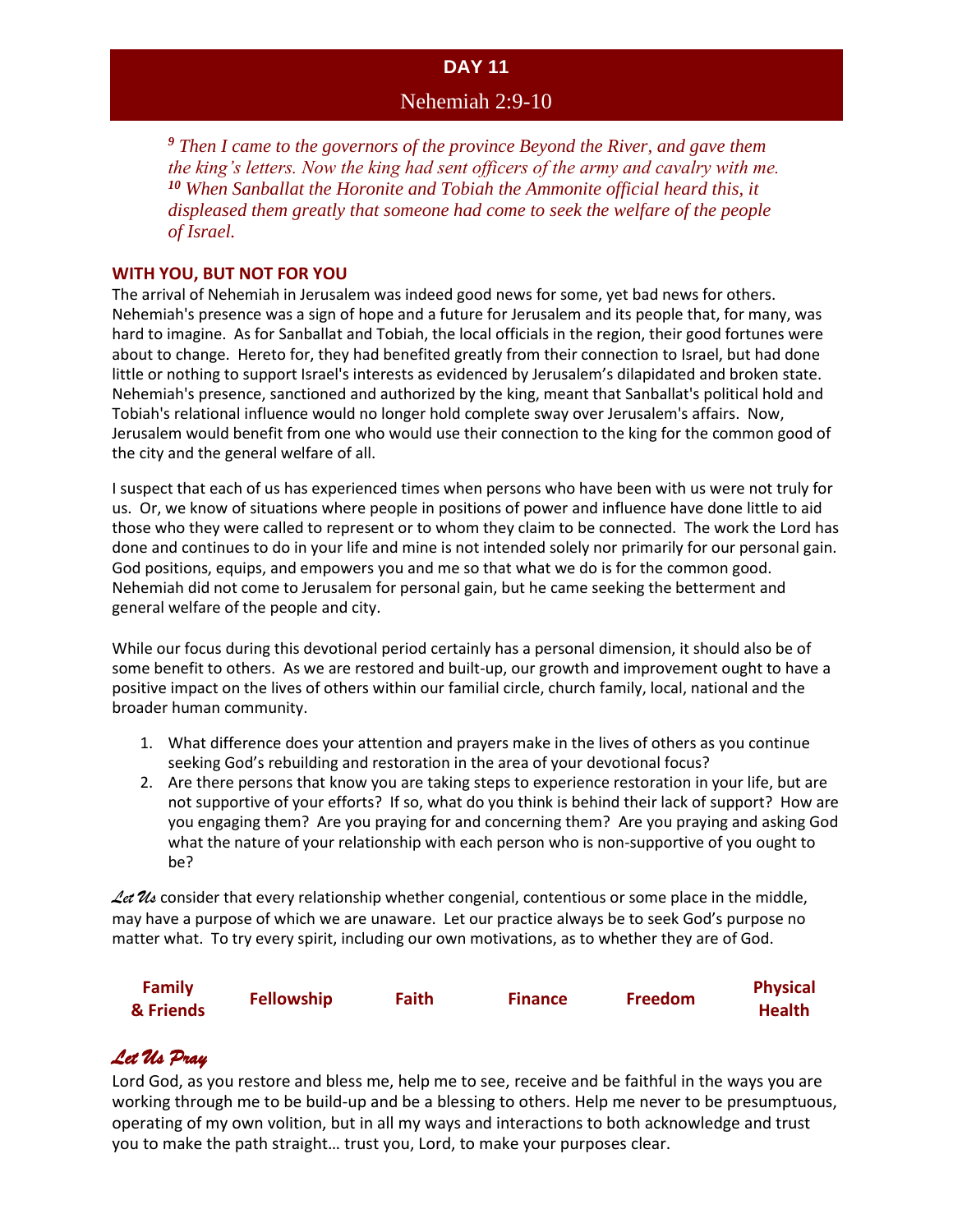### Nehemiah 2:11-12

*<sup>11</sup> So I came to Jerusalem and was there for three days. <sup>12</sup> Then I got up during the night, I and a few men with me; I told no one what my God had put into my heart to do for Jerusalem. The only animal I took was the animal I rode.*

#### **STILL AND SILENT**

After spending three days in Jerusalem, Nehemiah rises and ventures out under the cover of night. He is accompanied by a few men that he has chosen to journey with him. Although the men travel at his side, they are unaware of his intensions. I imagine them periodically glancing at one another quizzically wondering to themselves, "What could this man hope to accomplish in the darkness?" Whether or not they voiced their questions was of no consequence. At this point, Nehemiah's mind was set on not sharing with anyone what the Lord God shared with him. Nehemiah was determined to hold close what the Lord had placed in his heart.

Three days of what likely appeared to others as inactivity, followed by nighttime exploration. Where was the sense in that? To anyone else, these actions would have appeared strange. But, to Nehemiah, all his time was an opportunity to remain connected and in communion with God. His first three days in Jerusalem marked a time of hearing and preparing. And, who would be better able to show him the lay of the land other than God himself? It was the Lord who gave Nehemiah the vision to restore the city. And, it would be the Lord to guide him in bringing the vision to fruition.

We can all learn a lesson from Nehemiah. Let us not be too quick to share our dreams with everyone and anyone. Sometimes in our joy, in our excitement, we prematurely expose our dreams and our plans to others before God has completed the work that needs to be done deep within us. *Let us* practice being prayerful and patient; holding close what the Lord entrusts to our hearts.

- 1. Have you ever shared information, an idea, a dream or vision prematurely and/or with the wrong party?
- 2. How did doing so affect you? How did it affect others?
- 3. How did it impact the birthing or realization of what you were given?
- 4. Did that which was placed in you, stored in you, entrusted to you ever come to fruition?
- 5. What have you learned to do differently as a result?

| <b>Family</b> | <b>Fellowship</b> | <b>Faith</b> | <b>Finance</b> | Freedom | <b>Physical</b> |
|---------------|-------------------|--------------|----------------|---------|-----------------|
| & Friends     |                   |              |                |         | <b>Health</b>   |

### *Let Us Pray*

Lord God, thank you for including me and using me in your plan to bring hope and a future to others. Please guide me in what to do, what to say, as well as when you are calling me to be still and silent. Please grant me discernment and wisdom to do all things in line with your will. Help me to practice patient persistence; always waiting on you Lord, and never failing to follow once you have revealed your timing, your will and your way to me, oh Lord.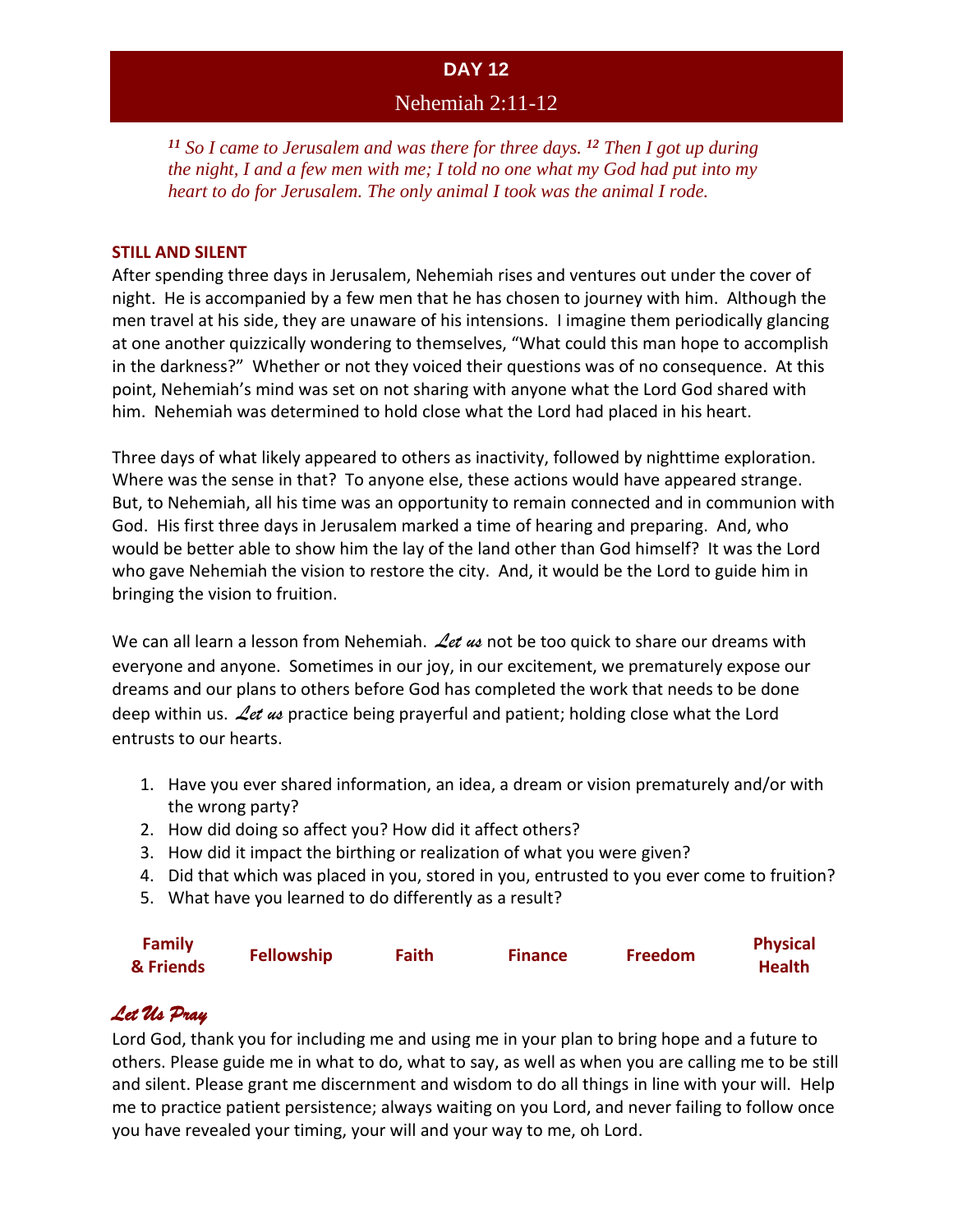### Nehemiah 2:13, 16

*<sup>13</sup> I went out by night by the Valley Gate past the Dragon's Spring and to the Dung Gate, and I inspected the walls of Jerusalem that had been broken down and its gates that had been destroyed by fire.* 

*<sup>16</sup> The officials did not know where I had gone or what I was doing; I had not yet told the Jews, the priests, the nobles, the officials, and the rest that were to do the work.*

#### **BEYOND BROKENNESS**

Still holding in confidence what the Lord placed in his heart, Nehemiah takes a solo trek around Jerusalem examining the wall of the holy city. As he carries out the inspection, he is undoubtedly grieved that the once grand and imposing fortress with its gates 40 feet high and walls 8 feet thick was now burned and broken. And, though the destruction was undeniable, Nehemiah could not focus on what had been, nor the devastation before him, but set his sights on what the Lord was determined to do.

Do you remember the tear in your new jacket, the bleach on your favorite pants, or the time you dented the car? What about the fight with your friend, the rift with your sibling, or the estrangement from your sweetheart? What do these all have in common? It is loss and brokenness. Life's disruptions affect what we value and can be disheartening. Yet, these bumps in the road must not define us. Instead, we should seek the Lord on how to move forward. What should we release, and what are we to rebuild? What should we leave where it is and as it is? What are we called to restore and reestablish for our good and God's glory?

Nehemiah's journey into the city marked the moment when the testimony of hope the Lord had written for Jerusalem, before the city's foundation was laid, would begin to be realized. Disruptions, breaks and losses we experience in life, though they affect us, will not define us if we remember that God has a plan for us. The Lord not only knows the trials we face, but the future God has determined to bring to pass. Like Nehemiah, as you survey your situation, although you may see brokenness, be encouraged. Look beyond what surrounds you… look to the Saviour who has purposed to bring you hope and a future.

- 1. What losses or disappointments have you found to be difficult to overcome?
- 2. How has your inability (or unwillingness) to overcome these experiences impacted your ability to grow, move forward and progress in life and ministry?
- 3. Have you sought God's perspective?
- 4. What does the Lord want you to look and move beyond in order to see his plan for your future?
- 5. Do you sense or know that God has a desired plan for you that is presently or has been hindered (i.e. delayed or derailed)?
- 6. Have you sought God's healing concerning this? If not, prayerfully consider why not. Then, seek to open yourself to God's healing and restorative power.

| <b>Family</b> | <b>Fellowship</b> | Faith | <b>Finance</b> | <b>Freedom</b> | <b>Physical</b> |
|---------------|-------------------|-------|----------------|----------------|-----------------|
| & Friends     |                   |       |                |                | <b>Health</b>   |

# *Let Us Pray*

Lord God, you have known my end before my beginning, and you know the plans you have for me. Lord, my trust is in you. Help me to not be overwhelmed by life's challenges, but to hope and depend on you. Deliver me from the hurts, injuries, losses and supposed limitations of my past. Lift me up, oh God! Set my feet upon a firm foundation so that I may fulfill the purposes to which you are yet calling me.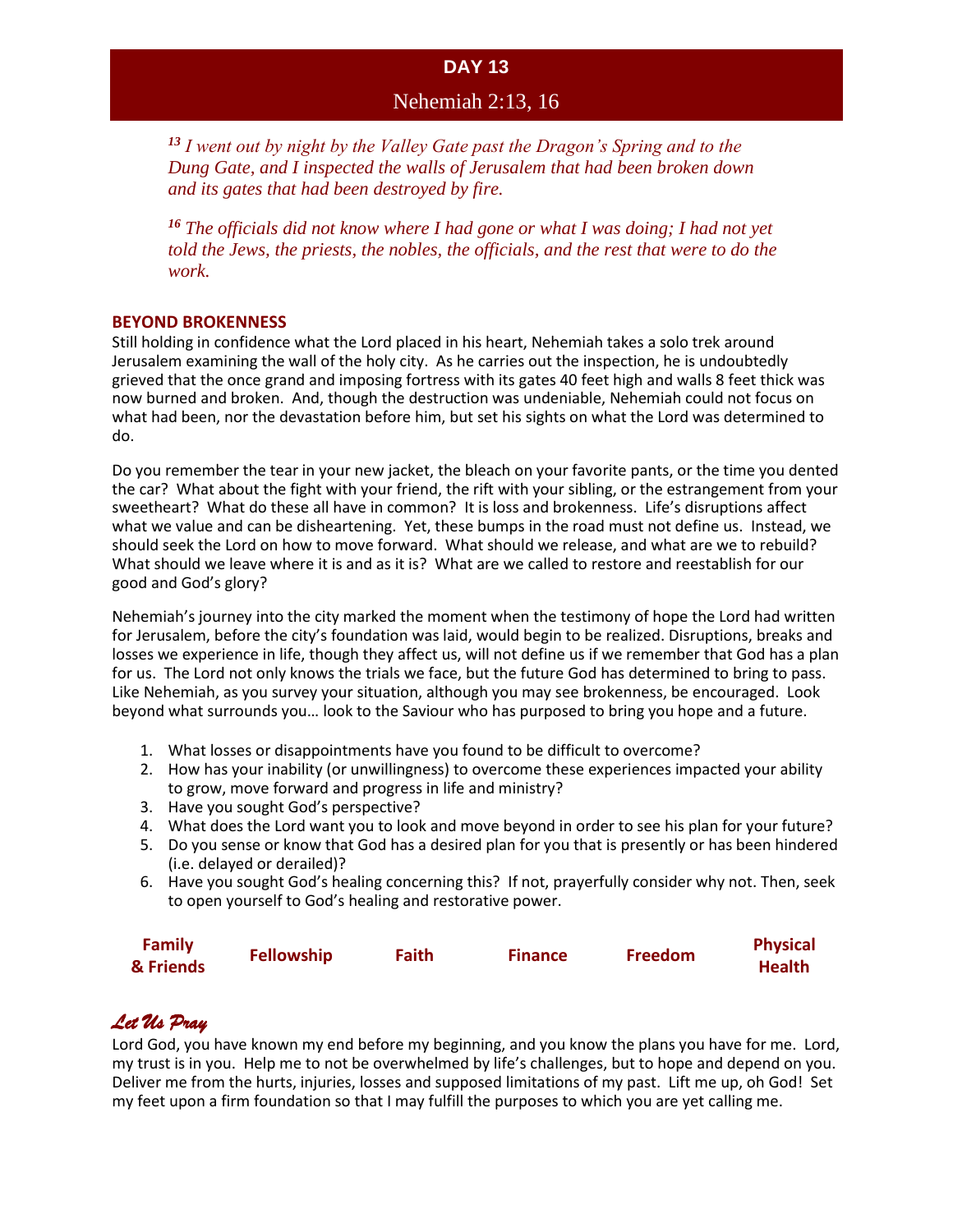### Nehemiah 2:17

*<sup>17</sup> Then I said to them, "You see the trouble we are in, how Jerusalem lies in ruins with its gates burned. Come, let us rebuild the wall of Jerusalem, so that we may no longer suffer disgrace."* 

#### **A CALL TO REBUILD**

After a time of seeking the Lord in prayer, being sent by king Artaxerxes of Persia to Jerusalem, and silently surveying the walls and gates of the city, Nehemiah addresses Israel's leaders. He calls together the priests, nobles, officials, and the rest compelling them to begin the work of rebuilding the walls surrounding the city and restoring honor to God's holy place.

As you continue going to God concerning your devotional focus, ask the Lord the following: With whom are you called to partner in order to accomplish the work of restoration you are seeking the Lord to bring about in your life? How will the restoration you are seeking add to and bless the lives of others? Is counseling, instruction or some other professional help needed in order to accomplish the work?

The truth is that things, though they may seem bad, do not have to remain as they are. While rebuilding is a process that calls for us to work, we can do it. No need to suffer any longer. Now is the time to begin anew. With the Lord, we can rebuild our relationships, strengthen our connection with other believers, grow in our faith, improve our financial outlook, be free from that which has bound us… free to live in the fullness of life, to grow healthier or become better in whatever area of our lives we are experiencing the greatest need. *Let us* begin the work of restoration, and in so doing, teardown the shame of loss and brokenness in our lives.

- 1. What role has shame or embarrassment played in preventing you from taking steps to improve your life circumstances?
- 2. What are your feelings about seeking professional help as a means of reaching your goals?
- 3. Consider the progress you have made in recent weeks. What more is needed for you to continue moving forward?

| <b>Family</b><br>& Friends | <b>Fellowship</b> | <b>Faith</b> | <b>Finance</b> | Freedom | <b>Physical</b><br><b>Health</b> |
|----------------------------|-------------------|--------------|----------------|---------|----------------------------------|
|                            |                   |              |                |         |                                  |

# *Let Us Pray*

Lord God, I thank you for the help you continue to send my way and the blessings you continue to pour out in my life. Help me to make the most of every opportunity. As you destroy the enemy's influence… breaking the adversary's hold and hand… as you bring forth healing and wholeness in me, help me to take courage. Strengthen me to shake off every hindrance and empower me to walk in the fullness of your love. It is my hope, my heart's desire to honor you with everything I think, say and do.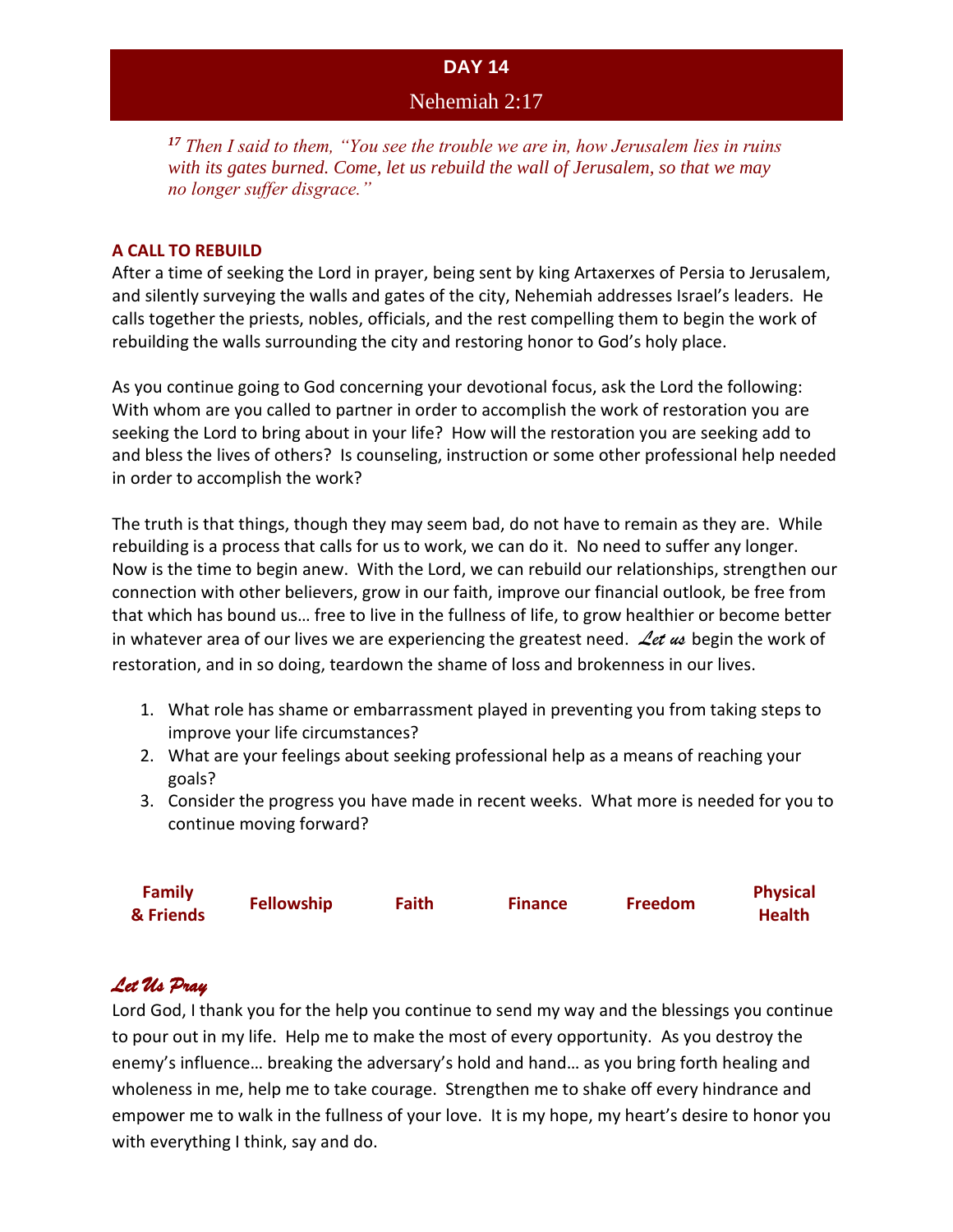### Nehemiah 2:18

*<sup>18</sup> I told them that the hand of my God had been gracious upon me, and also the words that the king had spoken to me. Then they said, "Let us start building!" So they committed themselves to the common good.*

#### **BY DIVINE DESIGN**

It is interesting how the right word at the right time can be a powerful motivator. And, when that word is spoken by the right person, it can make all the difference in the world. Nehemiah was the man and he had the message that moved Jerusalem's residents and returning exiles to view the home that had fallen to ruin as the city of hope it was created to be.

Nehemiah's proposal was more than encouraging words. It had the backing of divine authority from the Lord God. It also came with the promise of earthly support from king Artaxerxes who designated some of his kingdom's resources to aid in the rebuild. Word that God's gracious hand was upon Nehemiah and that the king stood behind the plan was exactly what the people needed to hear. They too were now able to commit and willing to give what they had, their time and ability, to the rebuilding efforts.

- 1. What do you need to hear that would help you to believe in God's plan for your future good?
- 2. What word have you been called to share that might motivate others to make a commitment to the work that God desires to do?
- 3. What has God given in terms of time, talent, resources or opportunity?
- 4. How much of God's investment in you are you willing to commit to God's work in your life and for the common good.

| <b>Family</b><br>& Friends | <b>Fellowship</b> | <b>Faith</b> | <b>Finance</b> | <b>Freedom</b> | <b>Physical</b><br><b>Health</b> |
|----------------------------|-------------------|--------------|----------------|----------------|----------------------------------|
|                            |                   |              |                |                |                                  |

# *Let Us Pray*

Lord God, we are grateful for how you have spoken and continue to speak in our lives. We are grateful that your hand of guidance, protection and provision remains on us. Help us to submit ourselves to you and commit ourselves to your service.